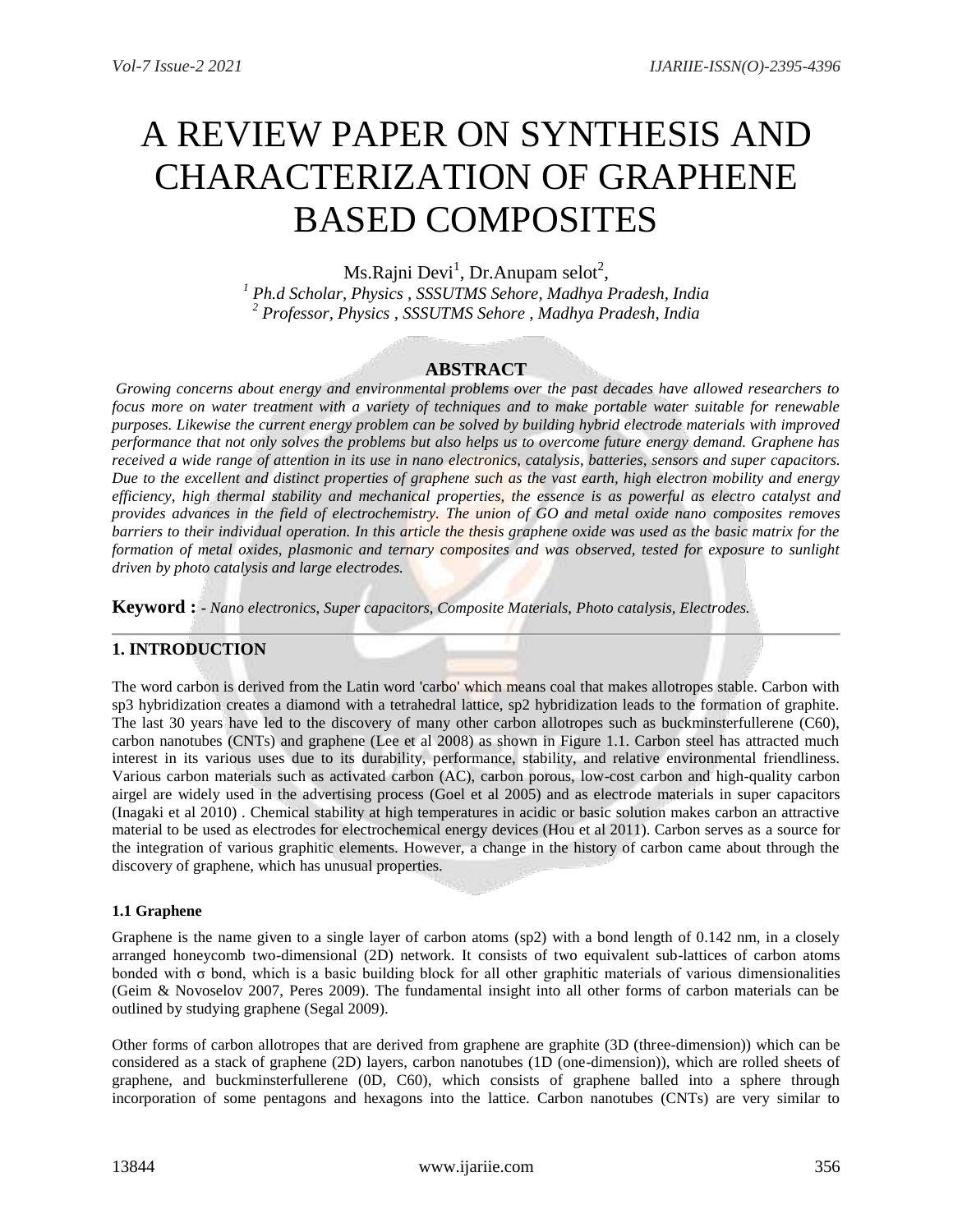graphene materials; if a single-walled carbon nanotubes (SWCNTs), were to be cut down at one edge and flattened out, it's called a graphene sheet or carbon nanosheet. On the contrary, if a sheet of graphene were to be rolled up into the shape of a straw, it would then be called carbon nanotubes. Graphene is simply a single layer of graphite. A single sheet of graphite, however, has properties significantly different from multi-layer graphite.

| S.No. | <b>Properties of grapheme</b>                           | <b>Values</b>                                       |
|-------|---------------------------------------------------------|-----------------------------------------------------|
| 1.    | Theoretical specific area                               | $2620 \,\mathrm{m}^2\mathrm{g}^{-1}$                |
| 2.    | Intrinsic mobility                                      | $200\ 000\ cm^2\ v^{\text{-}1}\text{s}^{\text{-}1}$ |
| 3.    | Young's modulus                                         | 1.0 TPa                                             |
| 4.    | Fracture strength (stiffness)                           | 130 GPa                                             |
| 5.    | Thermal conductivity (100 times that of Cu)             | 5000 $Wm^{-1}K^{-1}$                                |
| 6.    | Optical transmittance (absorbs 2.3%)<br>of white light) | 97.7%                                               |
| 7.    | Electrical conductivity (single layer graphene)         | 649 S $cm^{-1}$                                     |
| 8.    | <b>Breaking strength</b>                                | $42 \text{ Nm}^{-1}$                                |
| 9.    | Electron mobility (lower than Ag)                       | $15000 \text{ cm}^2 \text{ V}^{-1} \text{ cm}^{-1}$ |
| 10.   | Electrochemical potential window                        | 2.5 V in 0.1M PBS, pH 7                             |
| 11.   | Fermi velocity (similar to speed of light)              | $10^6$ m s <sup>-1</sup>                            |

#### **Properties of graphene (Wu 2012)**

#### **1.2 Graphene Oxide**

Although graphene can be obtained by the above mentioned methods, they are constrained by low yield, high cost and/or processing limitations. Current approaches of preparing graphene involve the initial oxidation of graphite to graphite oxide, followed by the mechanochemical or thermal exfoliation of graphitic oxide to graphene oxide (GO) sheets. Their eventual reduction to graphene has attracted much attention because of the facile scalability and high yield.

GO is the hydrophilic derivative of graphene with thickness around 1nm and lateral dimension varying between few nanometers and several microns. Graphite oxide is heavily oxidized form of graphene that consists of single layer of graphene sheets bearing carboxyl, epoxide and hydroxyl functional groups on their basal plane linked to C-sp3 structure (Dreyer et al 2010). Based on the chemical analysis the carbon to oxygen ratio in GO was approximately found to be 3:1 (Stankovich et al 2006). The functional groups present in the basal and peripheral region give rise to various properties in GO. The carboxyl and carboxylic acid moieties present at the edges (-COOH) are responsible for the negative surface charge which is pH dependent and affords colloidal stability to the GO suspension (Park et al 2009b). The basal plane containing the epoxide (-O-) and alcohol (hydroxyl (-OH)) groups are responsible for the surface reactions and hydrogen bonding.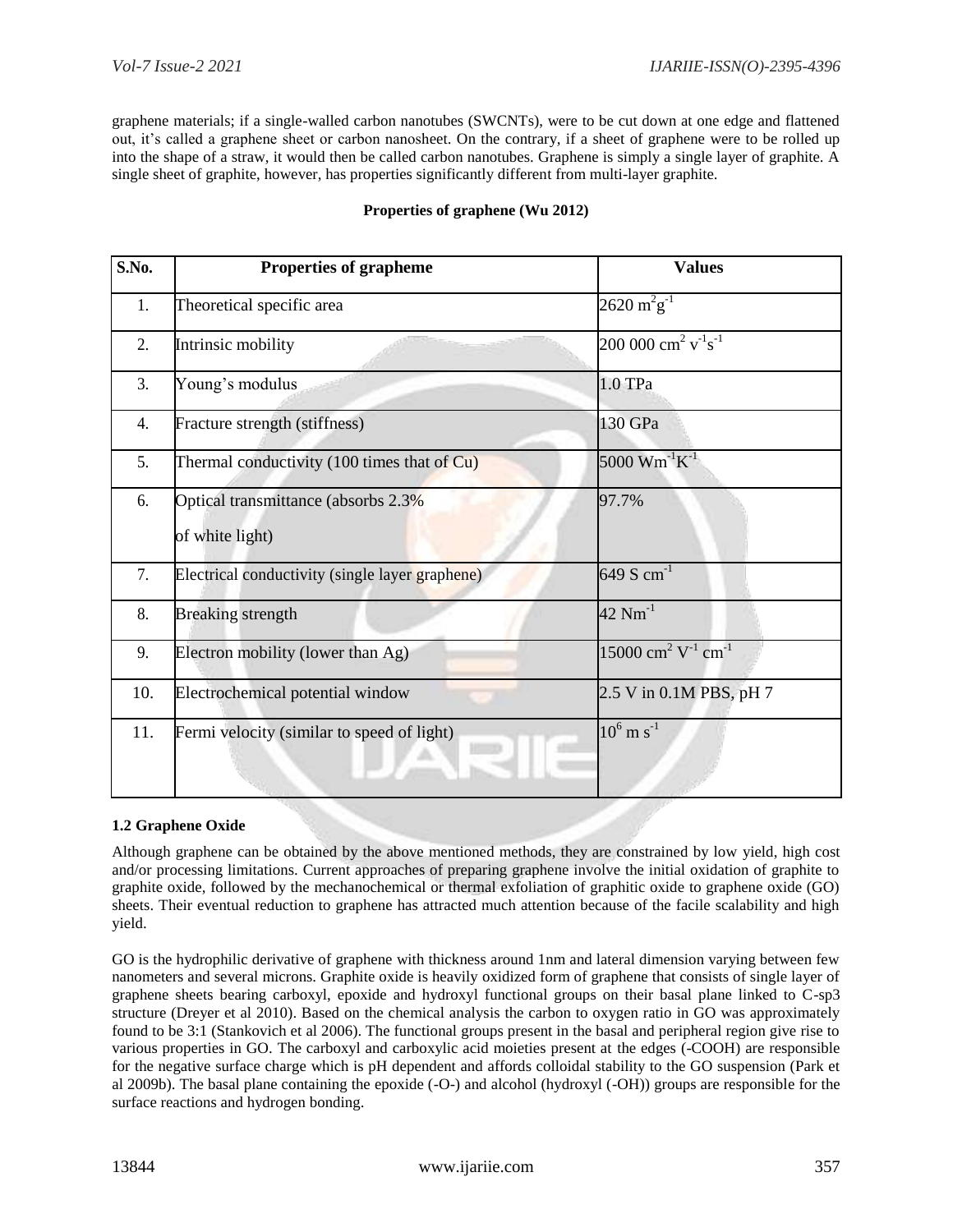#### **2. LITERATURE REVIEW**

(Yin et al 2013), thermal reduction (Zhu et al 2011), microwave assisted reduction (Hassan et al 2009), electrochemical reduction (Ramesh & Sampath 2009) and photochemical reduction (Matsumoto et al 2010) etc. Among the various methods of reduction chemical reduction is considered to be the most versatile route involving a wide array of reducing agent owing to its ability to produce graphene/rGO in large scale compared to other synthesis route

(Qi et al 2010b),Wastewater from textile and food industries mainly constitutes dyes used for dyeing and as food colouring agents. Dyes are used in various other applications like biological staining, tracers, coloration of paper, ELISA (enzyme linked immune assay), etc. These are toxic organic pollutants that affect the environment and aquatic life. When humans consume these dye contaminated water they also get affected as most of these dyes are found tobe carcinogenic (Hui et al 2011). To prevent disruption of the ecosystem and protect our environment, it is imperative to treat the dye contaminated wastewater before they are released into water bodies. But their structural complexity makes their treatment a herculean task.

Over the years, many technologies have been developed for the treatment of dye contaminated waters. Adsorption is one of the most commonly used methods for mineralization of dye due to low cost and simplicity. But, the major drawback of this process lies in the fact that the dye is not degraded but simply adsorbed onto a solid adsorbent surface, which needs further treatment. Also during regeneration of the adsorbent, the dye is released into another medium, which again needs further treatment (Jenny et al 2014).

Electrochemical processes like electrooxidation are highly efficient in completely degrading the dye; nevertheless, it suffers from the disadvantage of high cost and high energy consumption. With the whole world suffering from energy crisis, it would not be prudent to use such a technology for treating high volumes of wastewater (Lam et al 2012). Biological processes on the other hand help in cutting down the costs and energy consumption, but it takes longer time for completion. Also, the residual sludge needs to be disposed after another round of treatment process. Hence, it is vital to develop new technologies that can minimize these drawbacks for the optimal treatment of these harmful organic pollutants.

Photocatalysis is the process in which light activated catalyst drives the reaction to degrade the organic pollutants. The acceleration of the reaction occurs due to the ability of the catalyst to generate electron-hole pairs leading to the generation of free radicals which stimulates secondary reactions. Metal oxide nanoparticles are used in many applications such as catalysis, sensing, etc with both biological and environmental importance (Chen 2007). Their large surface area and higher chemical reactivity have procured them an inimitable position in various strata of technology. Environmental pollutant degradation is one such area where metal oxide nanoparticles have cemented its position.

A variety of semiconductor photocatalysts have been used for the synthesis of graphene based composites. Metal oxides such as TiO2, ZnO, SnO2, Fe2O3, Cu2O and slats such as ZnS, CdS, BiVO4, Bi2WO6, ZnFe2O4, metal free polymer and silver/silver halides such as Ag/AgCl and Ag/AgBr etc are most widely considered under semiconductor photocatalysis. Semiconductor based photocatalysis using TiO2 has been used for many decades for degradation of organic pollutants. Among the various candidates for photocatalysts TiO2 is the only material till date for industrial applications and considered as the benchmark in the area of photocatalysts. It has been extensively studied due to its good stability, high photoreactivity, high efficiency, low cost, less toxicity and environmental friendly nature (Chen & Mao 2007). The crucial breakthrough in research on TiO2 photocatalysis paved way for many practical applications as stated by Jenny and his co-workers in their review article

(Jenny et al 2014). In 1972 Honda and Fujishima discovered the electrolysis of H2O using TiO2 photoanode with UV irradiation (Fujishima & Honda 1972). One of the major drawbacks of using TiO2 is the use of UV irradiation for its activation. In order to improve its visible light activity, various modification methods such as dye sensitization semiconductor coupling, doping etc have been performed in recent years. After these modifications TiO2 showed visible light absorption with boosted photocatalytic efficiency (Jenny et al 2014).

John et al (2011) evaluated the degradation of Rhodamine B (RhB) dye under visible light using ZnO nanocrystalline materials with different particle and crystal sizes. Three different solvents such as ethanol, methanol and propanol were used to synthesis ZnO by solvothermal method. It was observed that the ZnO synthesized using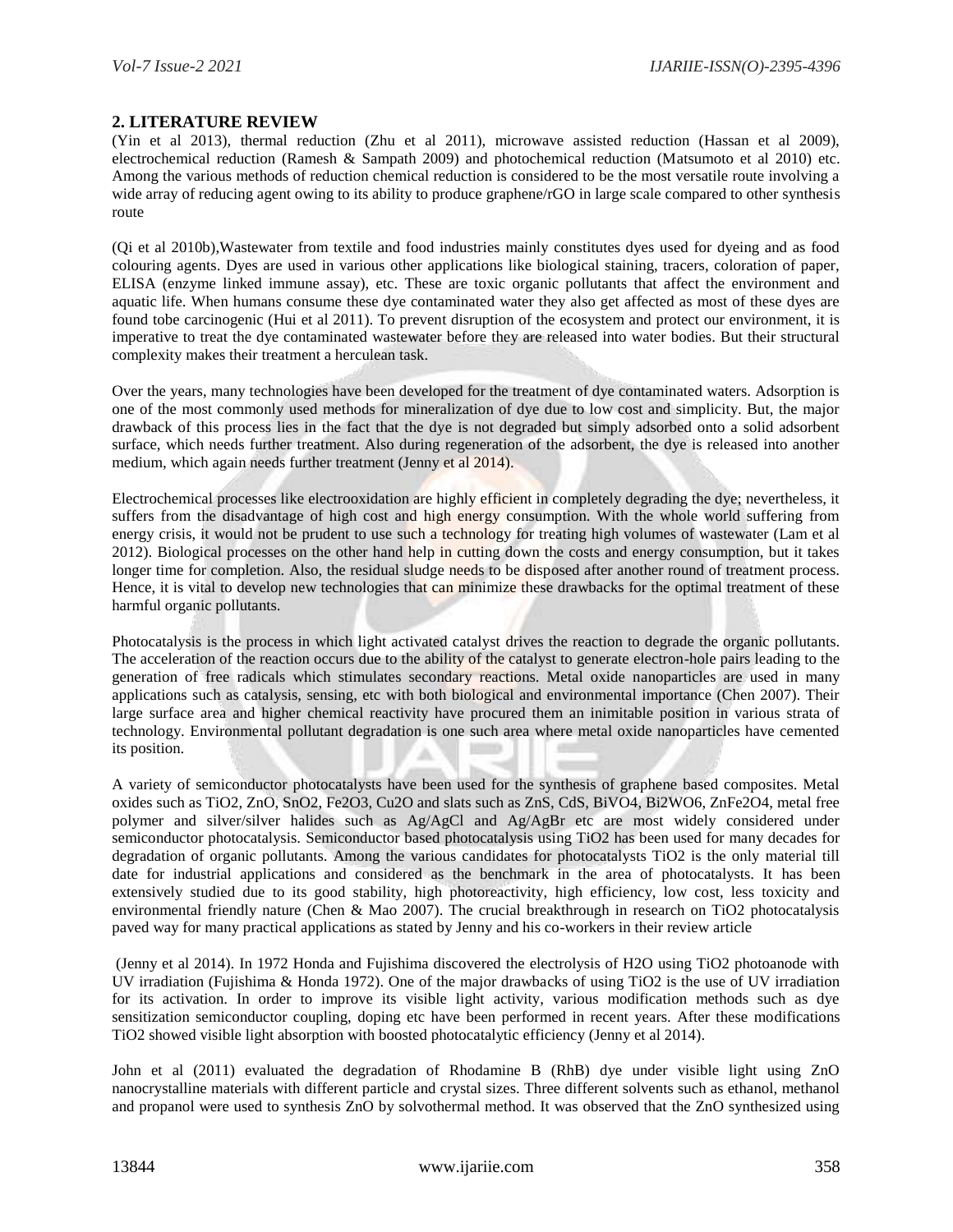methanol as solvent has a smaller crystallite size of 4.8 nm and average particle diameter of 19.8 nm. The smaller particle sized ZnO shows an improved photocatalytic application than ZnO obtained by other solvents. Based on this it was concluded that the crystallinity plays a crucial role in improving the photocatalytic performance.

Jian et al (2009) reported a novel dumbbell-shaped ZnO microcrystal photocatalyst and evaluated its performance for the degradation of three different kinds of dye contaminated wastewater. The degradation efficiency of methyl violet (MV) and methylene blue (MB) dye wastewater using the synthesized dumbbell shaped ZnO nanoparticles was found to be 99 % and 98.5 % respectively. The TOC removal efficiency of the obtained ZnO nanoparticle was nearly 16-22 % higher than the commercial ZnO. A ZnO nanowire array synthesized by microwave assited hydrothermal method was reported recently by Xing et al (2015). The experimental results suggest that the ZnO nanowires have high photocatalytic activity towards the degradation of methyl orange (MO) dye containing wastewater in 75 min of exposure.

Han et al (2012) reported hierarchical ZnO flower-rod arrays (FRs) on indium doped tin oxide (ITO) glass using ZnO as a seed layer. The CV studies revealed that the ZnO FRs exhibit a higher current density than ZnO nanoparticles in the oxidative decomposition of RhB. The photo-electrochemical properties and the mechanism of the photodegradation is validated with C-V curves and I-t curves. The degradation efficiency of RhB using ZnO FRs was nearly 100% with an irradiation time of 1.5 h.

Apart from the most widely used TiO2, ZnO photocatalysts various other metal oxide photocatalysts have also been reported. SnO2 nanocrystals (Wu et al 2009) was synthesized by hydrothermal synthesis with the aid of amino acid and used for the degradation of RhB. Boxiang et al (2012) synthesized SnO2 microflowers. In 1998, Hara and his co-workers in 1998 reported the water splitting under visible light using Cu2O photocatalyst. The most crucial aspect of Cu2O photocatalyst is the excess evolution of O2 on the surface/bulk leading to p-type semiconducting nature. Cu2O with varying morphologies have been synthesized by means of reduction route with surfactants. It was confirmed that the Cu2O polyhedrons exhibits higher photocatalytic activity than the Cu2O nanoparticles (Poonam & Shatendra 2012). Semiconductors like Fe2O3 (Troy et al 2011), WO3 (Wang et al 2014b, An et al 2012b), CdS

(Qin et al 2013), ZnS (Dagui et al 2010) etc are also found to be a suitable materials for photocatalysis. Various TMOs have been employed as photocatalytic materials and extensively studied over the past years. TMOs with different morphologies such as micro/nanoparticles, nanotubes, nanowires, nanoflowers, and other hierarchical morphologies have also attracted the researchers (Chen  $\&$  Caruso 2013). These specialized morphologies assist in enhancing the charge transfer and thereby reducing the charge recombination. In order to further enhance the performance of TMOs based photocatalytic materials, composites based on carbonaceous materials such as graphene (Liang et al 2010), activated carbon, CNTs (An et al 2007) etc have been explored. Graphene is of particular interest owing to its conjugated planar surface and high electron mobility which improves the charge transfer properties (Fan et al 2011).

A new insight into the fabrication of TiO2 graphene nanocomposite was reported by Zhang et al (2009) for the photodegradation of MB. Several issue associated with the TiO2 – carbon composite such as decrease in adsorptivity, lack of reproducibility (Woan et al 2009) could be conquered by TiO2 graphene based composites. Liang et al (2010) prepared hybrid TiO2 nanocrystals on graphene for the degradation of RhB and it showed a impressive performance with nearly three-fold increase in the photocatalytic performance. In 2012, Lin et al prepared graphene-wrapped TiO2 nanoflower composites with an average diameter of 2-2.5 µm for photocatalytic treatment of wastewater under UV irradiation. The Graphene/TiO2 composite was found to surpass the commercial TiO2. The flower like morphology with its large size and surface area assists in charge transport synergistically with graphene and responsible for hampering the recombination rate of electron hole pair. Sun et al (2011) developed dendritic TiO2where the morphology of the nanounits is in the form of nanorods, nanoribbons and nanowires.

Luo et al (2012) prepared rGO-ZnO hollow spheres through ultrasonic treatment and employed it for the degradation of MB. rGO prevents the recombination of electron hole pair and the electronic interaction between rGO and ZnO in the composite is measured by photocurrent transient response (PCTR). It was noticed that the generation of photocurrent in rGO-ZnO composite increased with increase in the mass ratio of RGO up to 3.56% and then decreases. This may be owing to the lower recombination rate and decrease in the solid-state interface layer resistance. The morphology of the RGO-ZnO composite is analyzed by FESEM and TEM. The rGO matrix is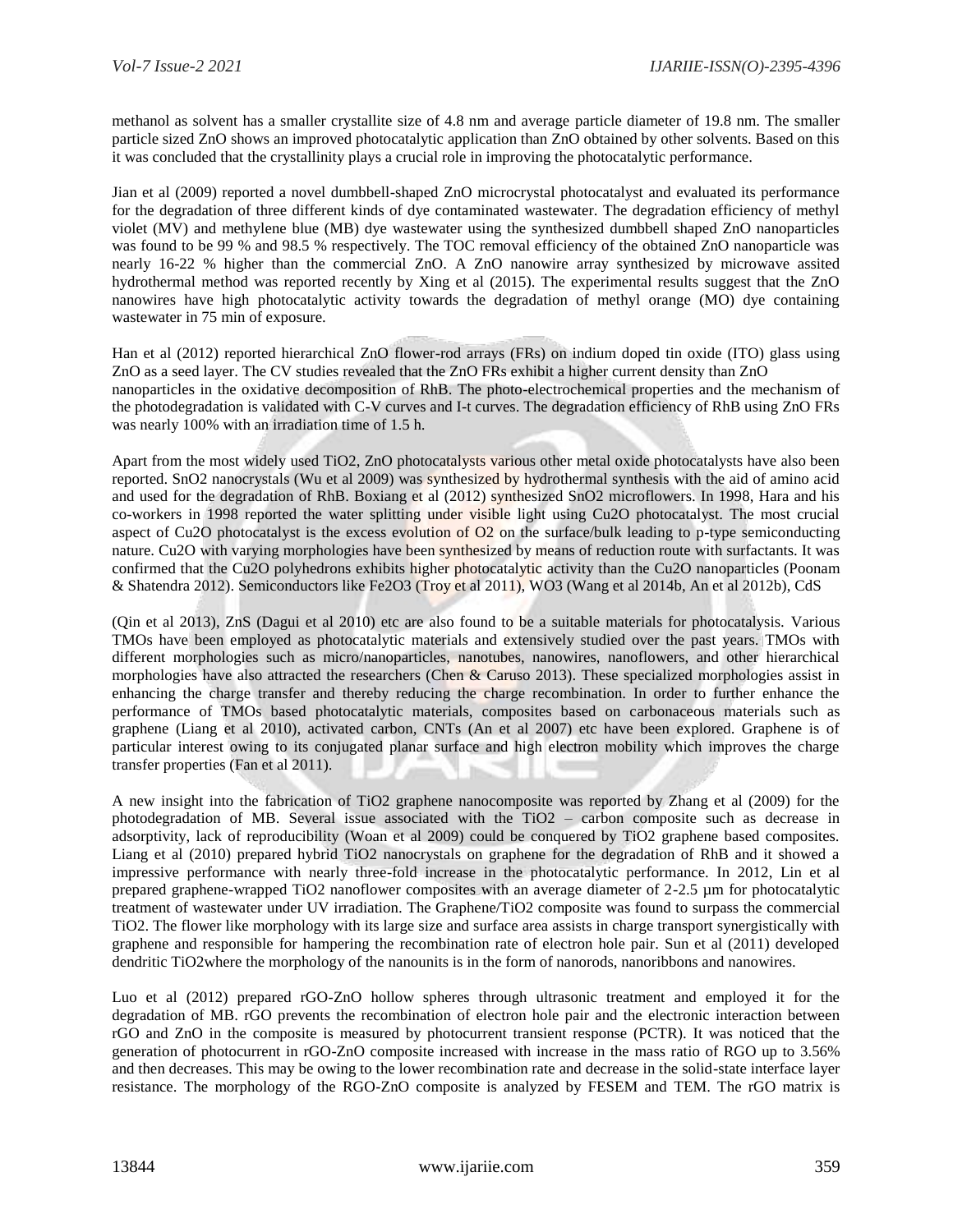evenly distributed with ZnO hollow spheres, where the larger sphere is composed of nanoparticles of 15 nm diameter. Hence the obtained nanostructure could effectively treat MB dye solution.

## **3. MATERIALS AND METHODS**

Methylene blue dye was selected as the model dye for the photocatalytic treatment using the synthesized Ag/AgCl/GO and ZnO/GO nanocomposites. MB dye is of low molecular weight and the photocatalytic

performance of the various photocatalyst were analysed with MB dye. Based on its performance the photocatalyst can be employed for other types of dyes. The UV-Vis spectrophotometer was used for the decolourization studies at λmax of 668 nm and the degradation of MB was investigated. The physical characteristics and the molecular structure of MB dye are tabulated in Table 3.1. For photocatalytic reaction, 5 mL (10 mg mL-1) of dispersed suspension of the as-synthesized nanostructures was transferred to a 250 mL beaker containing 45 mL aqueous solution of MB (10 mg L-1). The dispersion was kept in the dark for 30 min so that the dye molecules and catalysts achieve equilibrium after which the decolourization was accomplished in sunlight i.e solar light irradiation. The UV light flux was 5400 Lux (4% from 135000 of visible light) as measured using LUX Meter (LX-101), LT Lutron, Taiwan. 2 mL of dye solution was taken at regular intervals, centrifuged and the absorbance was recorded using UV spectrophotometer (Shimadzu 1800) at 668 nm.

| Dye name                 | Methylene blue                                         |  |
|--------------------------|--------------------------------------------------------|--|
| Abbreviation             | MB                                                     |  |
| C.I. name                | <b>Basic Blue 9</b>                                    |  |
| C.I. number              | 52015                                                  |  |
| Class                    | Thiazin                                                |  |
| `max                     | $668$ nm                                               |  |
| Colour                   | Blue                                                   |  |
| <b>Empirical formula</b> | $C_{16}H_{18}N_3SC1$                                   |  |
| Formula weight           | $319.9 g mol-1$                                        |  |
| Molecular volume         | $241.9 \text{ cm}^3 \text{ mol}^{-1}$                  |  |
| Molecular diameter       | $0.80$ nm                                              |  |
| Molecular weight         | 356 g mol <sup>-1</sup>                                |  |
|                          | 79.15 x $10^3$ (L mol <sup>-1</sup> cm <sup>-1</sup> ) |  |
| Molecular structure      |                                                        |  |

#### **Physical characteristics of methylene blue dye**

#### **3.1 Electrochemical Supercapacitors**

Ferrous sulphate heptahydrate (FeSO4.7H2O), polyvinylpyrrolidone (PVP), hydrochloric acid (HCl), DD water were purchased from SRL chemicals. Iron ore tailings, collected from local iron ore industries and the samples were analysed for higher content of iron by ICP-OES analysis and the sample with high iron content of 45.2% was used in the present study. All other chemicals were of analytical reagent grade. A weighed amount of IOTs was acid leached with HCl (1:1) at 900C in order to leach out the iron content. The acid insoluble portion was separated by filtration and the filtrate containing FeCl3 was treated with calculated amount of hydrogen peroxide (H2O2). Filtrate was heated to 60°C, and its pH was maintained below 4 by adding an appropriate amount of concentrated ammonia. As a result, iron was separated from tailings and precipitated into Fe(OH)3. Finally, Fe(OH)3 was washed repeatedly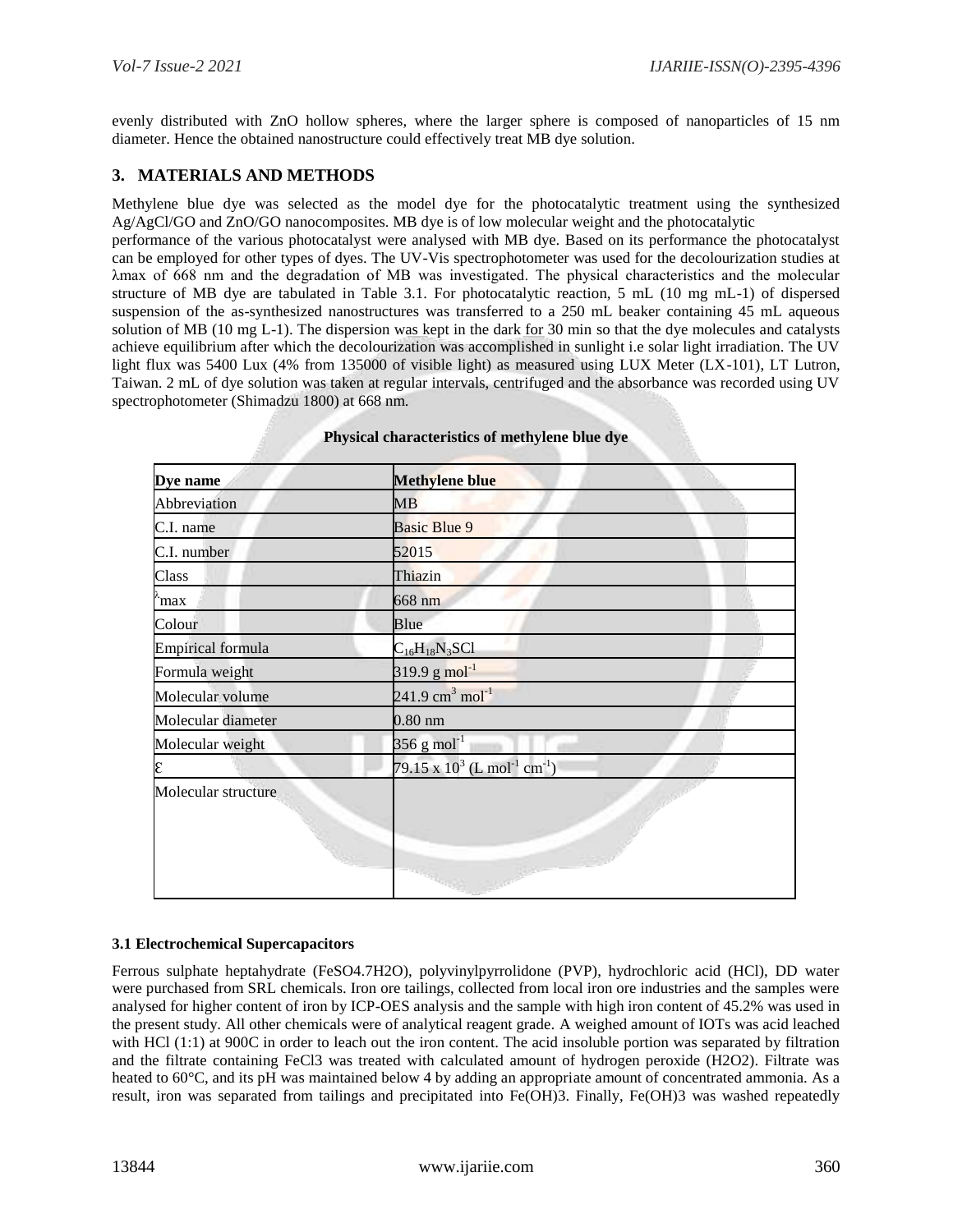with de-ionized water, Then FeCl3 solution was obtained by Fe(OH)3 precipitate dissolution with hydrochloric acid (1:1) (Shen et al 2012). GO was synthesized by the previously reported procedure (Yang et al 2012b). To the ferric chloride solution obtained from IOTs where the % weight of Fe is (36.45%), calculated amount of FeSO4.7H2O (2:1), 0.60 g PVP and 30 mL as-prepared GO solution (3 mg mL-1) were added and the solution was mixed with 30 mL deionized water and magnetically stirred for 30 min at 500 rpm.

Aqueous ammonia solution (5mL) was added in drops to the above solution and again stirred for 30 min at 500 rpm to ensure complete ion exchange. The solution was transferred to 90 mL teflon-lined stainless steel autoclave and maintained at 1600C for 12 h. The resulting solution was cooled at room temperature and the black solid mass was collected by filtration, washed with ethanol and DI water each for several times and dried at 800C in vacuum oven. Bare Fe3O4 was also synthesized for comparison from IOTs. A weighed amount of IOTs was acid leached with HCl (1:1) at 900C in order to leach out the iron content. The filtrate containing FeCl3 was separated by filtration and the filtrate was treated with hydrogen peroxide (H2O2). The filtrate was heated to 60°C, at pH below 4 by using concentrated ammonia. As a result, iron was separated from tailings and precipitated into Fe(OH)3, washed repeatedly with de-ionized water. From which FeCl3 solution is obtained by using HCl (1:1). To the ferric chloride solution obtained from calculated amount of FeSO4.7H2O (2:1), 0.60 g PVP was added and the solution was mixed with 30 mL deionized water and stirred at 500 rpm for 30 min. After the addition of ammonia the entire mixture was again stirred at the same rpm for 30 min and autoclaved for 12h at 160°C. The product was cooled and washed repeatedly with DD water and dried.

# **4. CONCLUSIONS**

This dissertation investigates the applications of graphene based composites in the photocatalysis and supercapacitor applications. The graphene which serves as the matrix for the growth of metal oxide/metal halides and metal nanoparticles was prepared by Hummers method. It is further modified with metal oxides, metal halides and noble metals and used for various applications.

For photocatalytic degradation of MB dye, ZnO/GO and Ag/AgCl/GO nanocomposite were developed by a low temperature hydrothermal method. The resulting photocatalysts was characterized by various instrumental methods to study their structure, size, morphology, elemental composition, chemical composition and surface properties. The XRD and EDAX analysis confirms the formation of GO and successful incorporation of ZnO and Ag/AgCl on GO matrix. Clubbing of GO with ZnO, ie., ZnO/GO nanocomposite have shown good photocatalytic performance owing to the reduction of the recombination of charge carriers on the catalysts surface leading to structural changes, required for an efficient photocatalyst. The Ag/AgCl/GO nanocomposite effectively absorbs the incident photons due to the confined SPR excitation of Ag nanoparticles existing in the visible region, reinforcing the separation of photogenerated electron and hole pair. The visible light absorption of Ag/AgCl is due to the presence of plasmonic absorption of Ag nanocrystals, since AgCl alone can't absorb visible light due to the wide band gap of 3.32 eV leading to difficulty in excitation in visible light and also it is found to be unstable under sunlight. The presence of Ag nanoparticles on AgCl enhances the absorption of visible light due to the strong SPR effect.

# **5. REFERENCES**

1.Ahmed, KAM, Zeng, QM, Wu, KB & Huang, KX 2010, Mn3O4 nanoplates and nanoparticles: Synthesis, characterization, electrochemical and catalytic properties', Journal of Solid State Chemistry, vol. 183, no.3, pp. 744- 751.

2.Akpan, UG & Hameed, BH 2009, 'Parameters affecting the photocatalytic degradation of dyes using TiO2-based photocatalysts: A review', Journal of Hazardous Materials, vol. 170, no. 2, pp. 520-529.

3.Aleksandra BD, Leunga, YH & Alan, MCN 2014, 'Strategies for improving the efficiency of semiconductor metal oxide photo catalysis, Material Horizons, vol. 1, no. 4, pp. 400-410.

4.Amrita, J & Tripathi, SK 2013, 'Converting eucalyptus leaves into mesoporous carbon for its application in quasi solid state supercapacitors', Journal of Solid State Electrochemistry, vol. 17, no. 9, pp. 2545-2550.